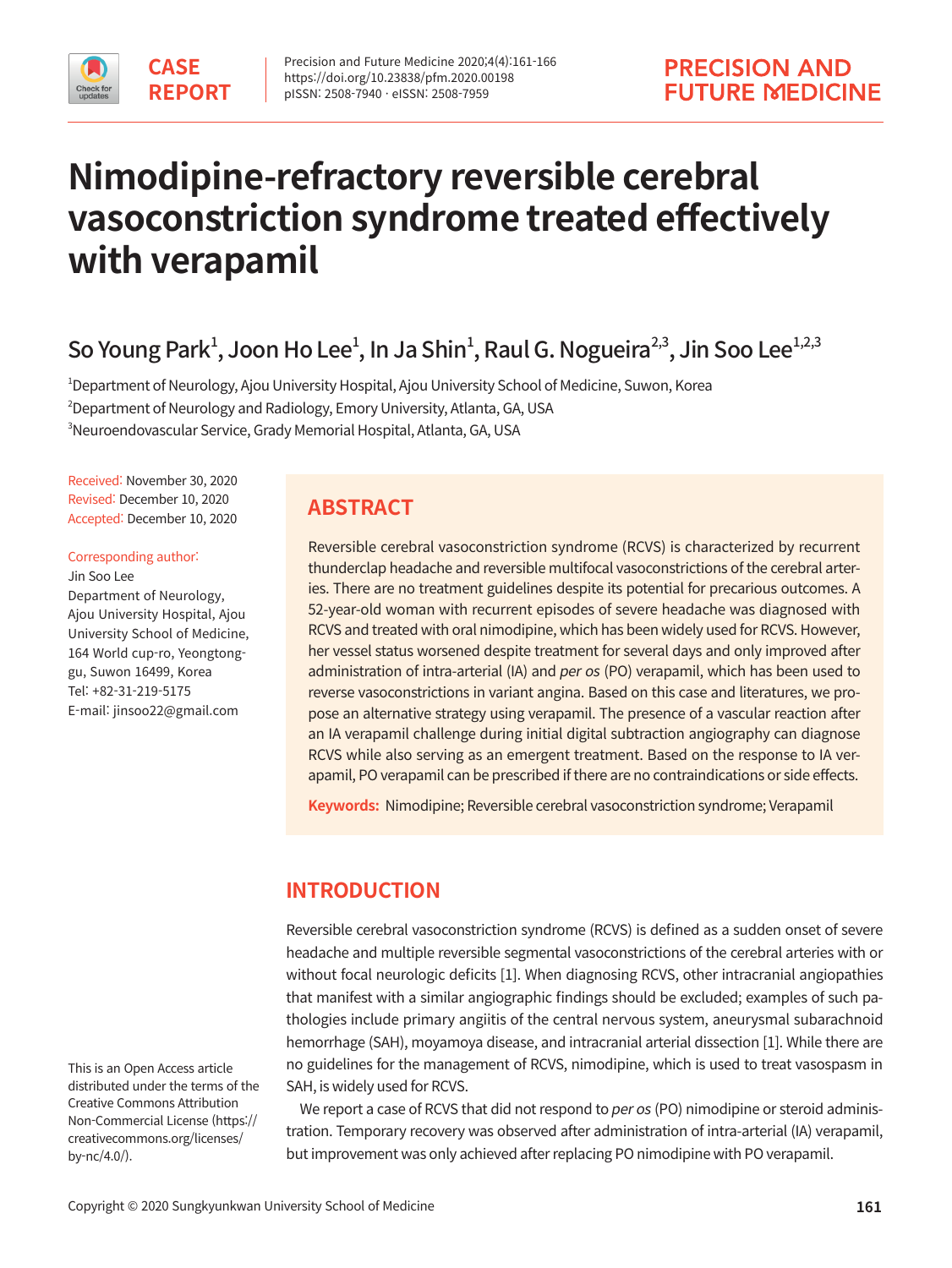Reversible cerebral vasoconstriction syndrome

# **CASE REPORT**

This is a retrospective case study. Written informed consent by the following patient was waived due to a retrospective nature of our study.

A 52-year-old woman was referred to our hospital by a local clinic. She presented with recurrent episodes of severe thunderclap headache with 10 of a numeric rating scale score (maximum, 10) for the past 7 days accompanied by nausea and vomiting. Her headache lasted for about 2 hours after taking the pain reliever, then slightly improved, worsened again in 5 hours, and there was no significant exacerbation factor. Apart from dyslipidemia that was being treated with rosuvastatin, she had no other pertinent findings in her past medical history. The patient did not show any neurologic deficits on neurological examination, and there was no evidence of inflammation in cerebrospinal fluid (CSF) and serological testing. A brain magnetic resonance imaging with angiography was taken at the local clinic which documented multifocal stenoses on bilateral anterior cerebral arteries (ACAs) and M2 segments middle cerebral arteries (MCAs) without ischemic or hemorrhagic complications. Upon admission in our hospital, digital subtraction angiography (DSA)

showed the same findings (Fig. 1). Treatment was started with PO nimodipine 60 mg three times a day.

Computed tomography angiography (CTA) was performed on hospital day 9 and showed worsening of vasoconstriction in multiple areas despite the mild improvement of the patient's headache without focal neurologic symptom from hospital day 4. Repeat DSA revealed severe vasoconstriction in the bilateral ACAs and MCAs (Fig. 1). A total of 4 mg of IA verapamil was slowly infused in both internal carotid arteries, after which the vessels normalized angiographically (Fig. 1). After the procedure, the PO nimodipine was still administered, and pain relievers that were helpful intermittently were stopped entirely. Favorably, her headache did not worsen until discharge. However, on day 11, CTA revealed recurrent multifocal vasoconstrictions (Fig. 1). Although vasculitis serology tests were negative, PO glucocorticoids were empirically added for presumed inflammation. However, these treatments failed to resolve the vasoconstrictions (Fig. 1).

Based on the patient's responsiveness to IA verapamil, PO verapamil was administered and titrated to 240 mg slow release form (SR) twice a day. While increasing verapamil gradually, the blood pressure decreased, but no significant hypotension was observed, and there were no other side effects.



Fig. 1. Timeline of the order of drugs administered to the patient and changes in blood vessel conditions. On hospital day (HD) 1, initial digital subtraction angiography (DSA) showed multifocal stenoses on the M2 division of the right middle cerebral artery and the ipsilateral anterior cerebral artery. On HD 9, upon treatment with per os (PO) nimodipine, repeat DSA showed aggravated diffuse vasoconstrictions with "string of beads" appearance in middle cerebral artery branches which resolved following intra-arterial (IA) verapamil infusion. On HD 11, vasoconstriction recurred 2 days after treatment with PO nimodipine. On HD 15, no definite interval changes in vascular status were noted. On HD 18, recovery of the diffuse vasoconstrictions was observed after PO verapamil was administered. On HD 90, the appearance of the cerebral arteries had returned to normal and verapamil was tapered and then discontinued.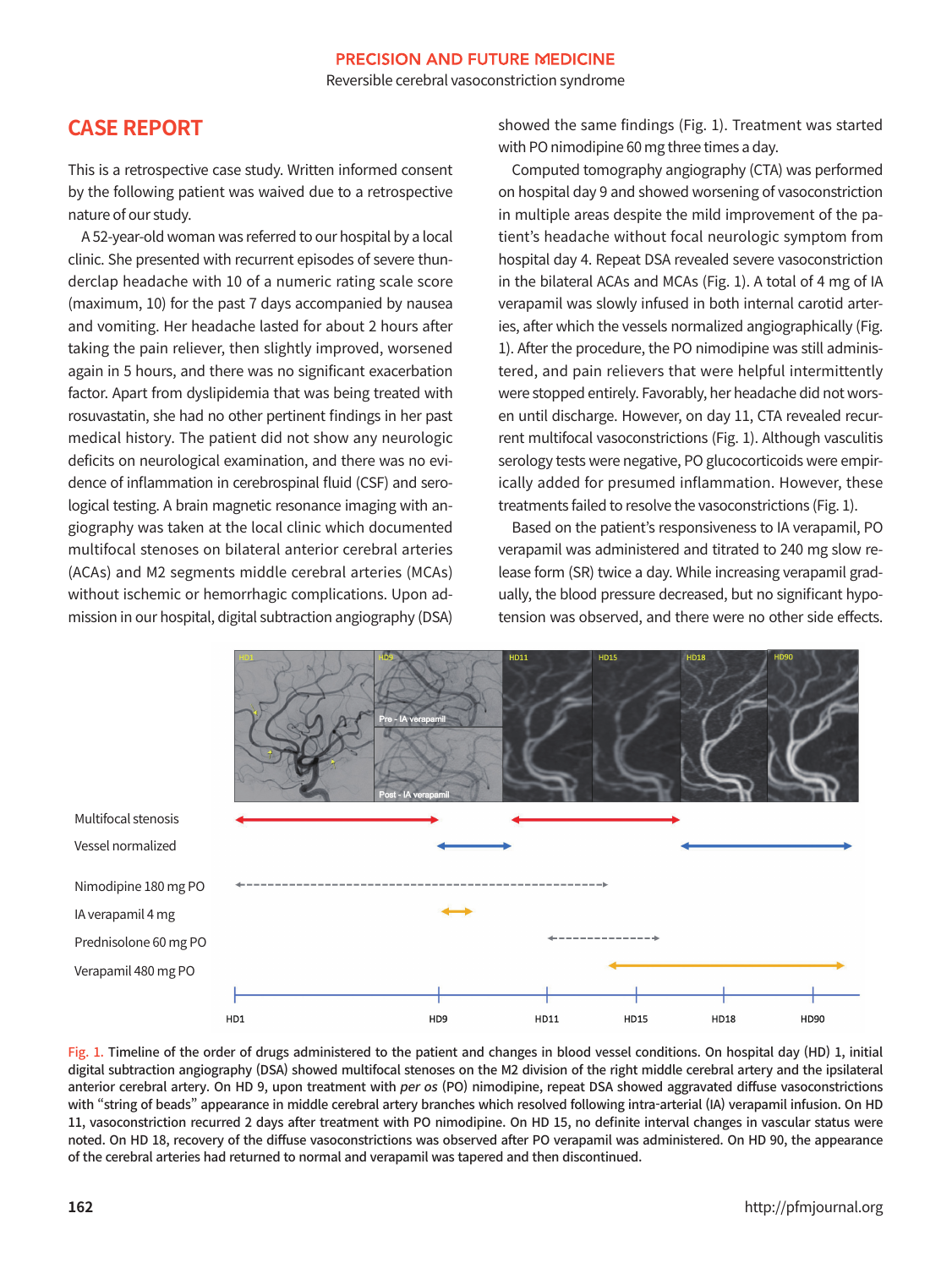So Young Park, et al.

Nimodipine was discontinued and the PO glucocorticoid was tapered off for 4 days. Follow-up CTA showed a substantial improvement with only mild residual narrowing of several vessels (Fig. 1) and the patient was discharged. After 3 months, CTA showed complete normalization of the previous areas of stenosis, and PO verapamil was tapered and then discontinued. Repeat CTA 7 months after discharge showed normal findings.

## **DISCUSSION**

RCVS is characterized by reversible segmental vasoconstriction of the cerebral arteries and subsequent dilation; this condition usually manifests as a thunderclap headache with or without neurologic symptoms [2]. The criteria required to diagnose RCVS are as follows: (1) normal or near-normal CSF analysis results, (2) documentation of multifocal segmental cerebral artery narrowing on DSA or CTA, (3) absence of evidence of aneurysmal SAH, and (4) reversibility of angiographic abnormalities within 12 weeks after onset [3]. Angiographic findings consistent with RCVS include several smooth or tapered stenosis of the medium and large arteries with normal or dilated arterial segments resulting in a "bead and string" or "sausage and string" appearance [4]. Most patients with RCVS have a benign clinical course. Approximately 80% of the patients have excellent clinical outcomes at short-term follow-up after 2 to 4 months [1]. However, some RCVS patients experience progressive vasoconstriction and disabling

#### Table 1. Comparison of nimodipine and verapamil [14,17]

|                              | Nimodipine                                          | Verapamil                                                                              |
|------------------------------|-----------------------------------------------------|----------------------------------------------------------------------------------------|
| Drug class                   | Dihydropyridine CCB                                 | Non-dihydropyridine (phenylalkylamines) CCB                                            |
| <b>Generation of CCBs</b>    | 2nd generation                                      | 1st generation                                                                         |
|                              | - Slow release, longer acting                       | - A rapid onset and short duration of action                                           |
|                              | - Fewer vasodilatation-mediated adverse effects     | - Adverse effects related to rapid arterial vasodilation                               |
| Half-life                    | 8-9 hr                                              | $3-7$ hr                                                                               |
| Distribution of receptors    | Vascular smooth muscle cells (cerebral >peripheral) | Vascular smooth muscle cells (coronary, cerebral)                                      |
|                              |                                                     | Conductible and contractile myocardial cells                                           |
| Vasodilatory mechanism       | Block L-type voltage-gated calcium channels         | Block L- and T-type voltage gated calcium channels                                     |
| Approved indications         | Vasospasm following subarachnoid hemorrhage         | Variant angina, angina pectoris                                                        |
|                              | Migraine                                            | Cluster headache                                                                       |
|                              |                                                     | Hypertension                                                                           |
|                              |                                                     | Tachyarrhythmia (atrial fibrillation, atrial flutter,<br>supraventricular tachycardia) |
| Contraindications            | Severe hypotension                                  | Severe hypotension                                                                     |
|                              |                                                     | Severe congestive heart failure                                                        |
|                              |                                                     | Sick sinus syndrome                                                                    |
|                              |                                                     | Second- or third-degree atrioventricular block                                         |
|                              |                                                     | Atrial fibrillation with Wolff-Parkinson-White syndrome                                |
| Side effects                 | Pruritus                                            | Constipation                                                                           |
|                              | Gastrointestinal hemorrhage                         | <b>Dizziness</b>                                                                       |
|                              | Thrombocytopenia                                    | Nausea                                                                                 |
|                              | Vomiting                                            | Low blood pressure                                                                     |
|                              | Diaphoresis                                         | headache                                                                               |
|                              | Congestive heart failure                            |                                                                                        |
| Extended-release formulation | No                                                  | Yes                                                                                    |
| Drug interaction             | Decreased by macrolides and antifungal agents       | Decreased by rifampin, erythromycin                                                    |
|                              |                                                     | Increased by colchicine, midazolam                                                     |

CCB, calcium-channel blocker.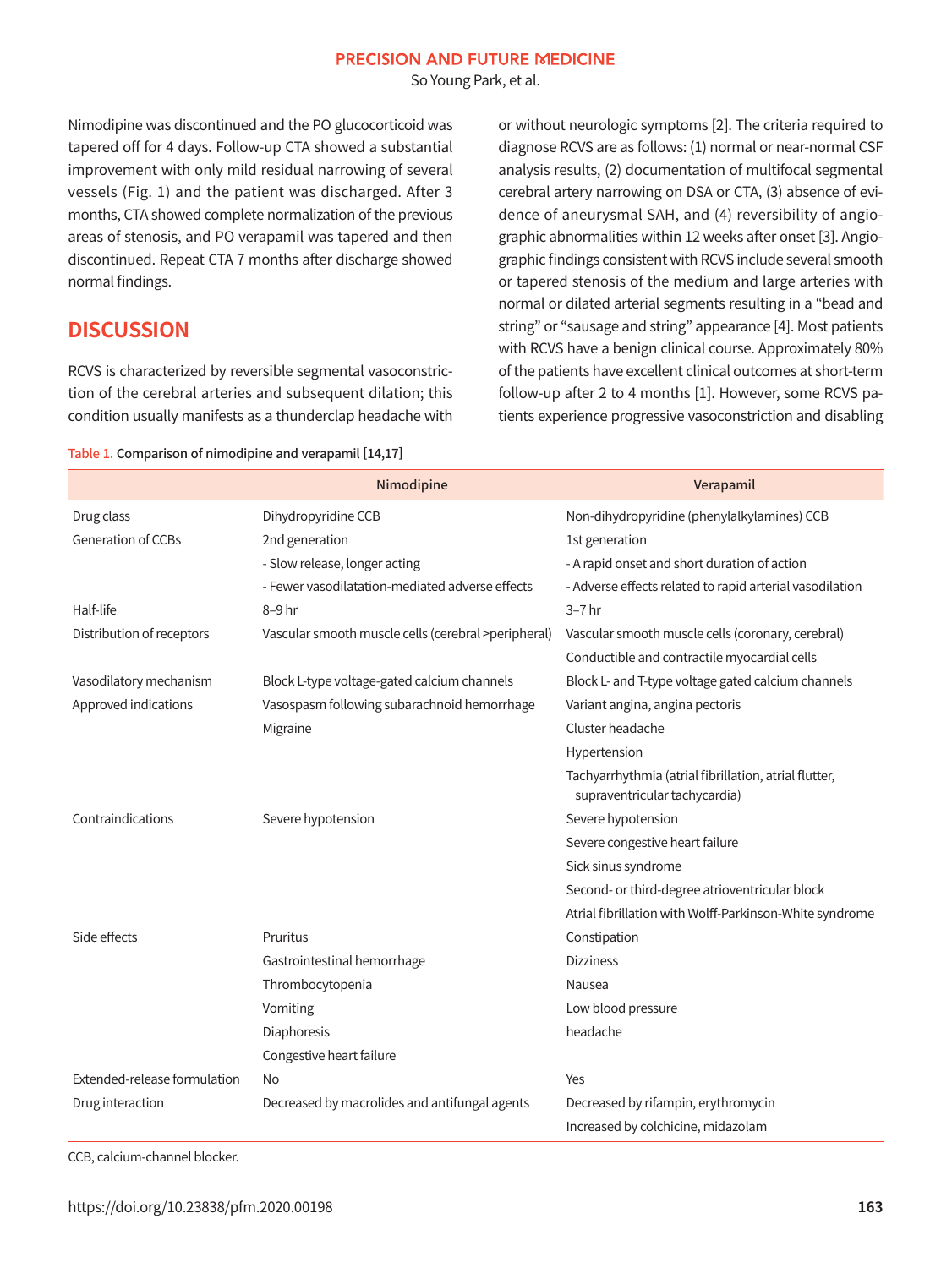Reversible cerebral vasoconstriction syndrome

stroke despite receiving calcium channel blockers (CCBs) or glucocorticoids [1,5].

No randomized control trials for the management of RCVS have been conducted. However, it has been reported that the use of CCBs is associated with good outcomes; therefore, these drugs have been widely used as the first-line therapy in patients with RCVS [1]. Nimodipine is a dihydropyridine CCB that acts mainly on vascular smooth muscle. Nimodipine is lipophilic, crosses the blood-brain barrier and longer-acting compared to other CCBs [6,7]. Randomized controlled trials have shown that PO nimodipine can improve clinical outcomes in patients with cerebral vasospasm after SAH [8,9]. Furthermore, because of its selective affinity for cerebral arteries beyond the blood-brain barrier [10], nimodipine has been reported to shorten the clinical course of RCVS when administered early [11]; however, it has not been shown to confer any benefit regarding resolving vasoconstriction and

preventing complications [11]. Even despite early nimodipine treatment, vasoconstriction can be worsened and later improved, apart from improving clinical symptoms [12]. In our case, nimodipine could only provide symptomatic relief by reducing the severity and frequency of headaches; it did not help resolve the patient's multifocal stenosis and even aggravated the vessel status. There have been previous literature that cerebral vascular focal stenosis in RCVS patients is associated with the occurrence of complications such as ischemic stroke [12]. Therefore, we have considered other therapeutic options that can be expected to improve vasoconstriction.

Verapamil is widely used to treat variant angina secondary to coronary vasospasm and has been reported to improve vasospasm without hypertensive intracranial complications [13]. The pathophysiology of variant angina is similar to that of RCVS in that both exhibit reversible arterial vasoconstric-



Fig. 2. Proposal of a novel strategy for reversible cerebral vasoconstriction syndrome (RCVS) diagnosis and treatment. CSF, cerebrospinal fluid; MRI, magnetic resonance imaging; IA, intra-arterial; PO, per os; DSA, digital subtraction angiography.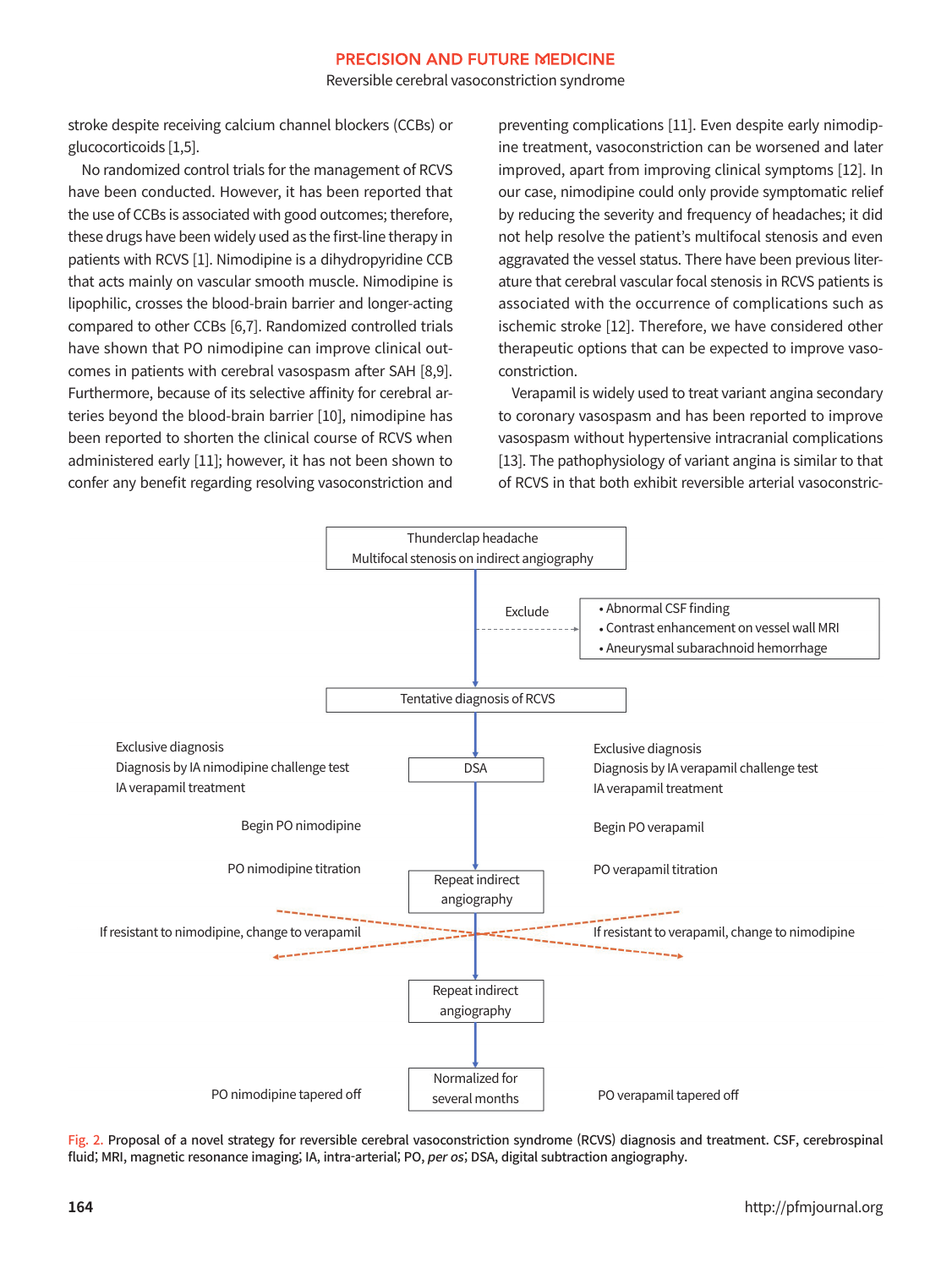So Young Park, et al.

tion. Verapamil is a phenylalkylamine (non-dihydropyridine) CCB with a half-life shorter than nimodipine (Table 1) that acts on the smooth muscles of the cerebral arteries, which are structurally similar to the coronary arteries [14]. Although experiments have demonstrated a short duration of effect, it has been suggested that verapamil is amphiphilic and has a wide distribution in the brain, thereby allowing it to persist in the patient's body [15]. While nimodipine has a relatively longer duration of effect compared to verapamil, the effects of both drugs disappear within 2 hours [14]. Therefore, it is important to ensure that a drug's duration of effect will persist after the intervention is given. As for PO administration, a study reported that administration of slow-releasing verapamil was more effective than nimodipine in patients with RCVS [16]. Characteristics between nimodipine and verapamil are compared in Table 1 [14,17].

IA administration of verapamil in patients with refractory and progressive RCVS was suggested as another effective therapeutic option [18,19]. In contrast to PO or intravenous administration, this targeted approach reduces the possibility of persistent systemic hypotension, thus avoiding concerns about the occurrence of infarction in vascular border zones [19]. IA administration of verapamil is suggested to be both, a diagnostic tool and therapeutic option for patients with severe refractory RCVS. Recent studies have reported that vascular changes after administration of IA verapamil or other vasodilators such as nicardipine or milrinone can aid in diagnosing RCVS [20,21].

In summary, we report the case of a patient diagnosed with RCVS who experienced worsening vasoconstriction despite treatment with PO nimodipine and glucocorticoids. While vascular recovery was observed after IA administration of verapamil, multifocal stenoses reformed during the PO nimodipine treatment. The patient's vessel status normalized after replacing PO nimodipine with PO verapamil. Based on this case, we propose a bridging treatment for RCVS composed of emergent DSA and IA verapamil challenges and PO verapamil titration as an alternative of nimodipine (Fig. 2). Larger prospective studies are warranted to verify the appropriate dose for treatment and the efficacy and safety of these methods.

# **CONFLICTS OF INTEREST**

No potential conflict of interest relevant to this article was reported.

### **ORCID**

So Young Park https://orcid.org/0000-0002-8625-6968 Joon Ho Lee https://orcid.org/0000-0002-6637-1352 In Ja Shin https://orcid.org/0000-0002-7260-1409 Raul G. Nogueira https://orcid.org/0000-0003-4532-153X Jin Soo Lee https://orcid.org/0000-0002-7225-6166

# **AUTHOR CONTRIBUTIONS**

Conception or design: SYP, JSL. Acquisition, analysis, or interpretation of data: SYP, JSL. Drafting the work or revising: SYP, RGN, JSL. Final approval of the manuscript: SYP, JHL, IJS, RGN, JSL.

# **REFERENCES**

- 1. Singhal AB, Hajj-Ali RA, Topcuoglu MA, Fok J, Bena J, Yang D, et al. Reversible cerebral vasoconstriction syndromes: analysis of 139 cases. Arch Neurol 2011;68:1005-12.
- 2. Ducros A. Reversible cerebral vasoconstriction syndrome. Lancet Neurol 2012;11:906-17.
- 3. Calabrese LH, Dodick DW, Schwedt TJ, Singhal AB. Narrative review: reversible cerebral vasoconstriction syndromes. Ann Intern Med 2007;146:34-44.
- 4. Ducros A, Boukobza M, Porcher R, Sarov M, Valade D, Bousser MG. The clinical and radiological spectrum of reversible cerebral vasoconstriction syndrome. A prospective series of 67 patients. Brain 2007;130(Pt 12):3091-101.
- 5. Singhal AB, Topcuoglu MA. Glucocorticoid-associated worsening in reversible cerebral vasoconstriction syndrome. Neurology 2017;88:228-36.
- 6. Li YX, Liu AH, Lu M, Jiang CH, Zhang YP, Yang XJ, et al. Endovascular treatment of posterior cerebral artery aneurysm: analysis of 21 patients. Zhonghua Yi Xue Za Zhi 2006;86:2033-6.
- 7. Tallarico RT, Pizzi MA, Freeman WD. Investigational drugs for vasospasm after subarachnoid hemorrhage. Expert Opin Investig Drugs 2018;27:313-24.
- 8. Petruk KC, West M, Mohr G, Weir BK, Benoit BG, Gentili F, et al. Nimodipine treatment in poor-grade aneurysm patients. Results of a multicenter double-blind placebo-controlled trial. J Neurosurg 1988;68:505-17.
- 9. Connolly ES Jr, Rabinstein AA, Carhuapoma JR, Derdeyn CP, Dion J, Higashida RT, et al. Guidelines for the management of aneurysmal subarachnoid hemorrhage: a guideline for healthcare professionals from the American